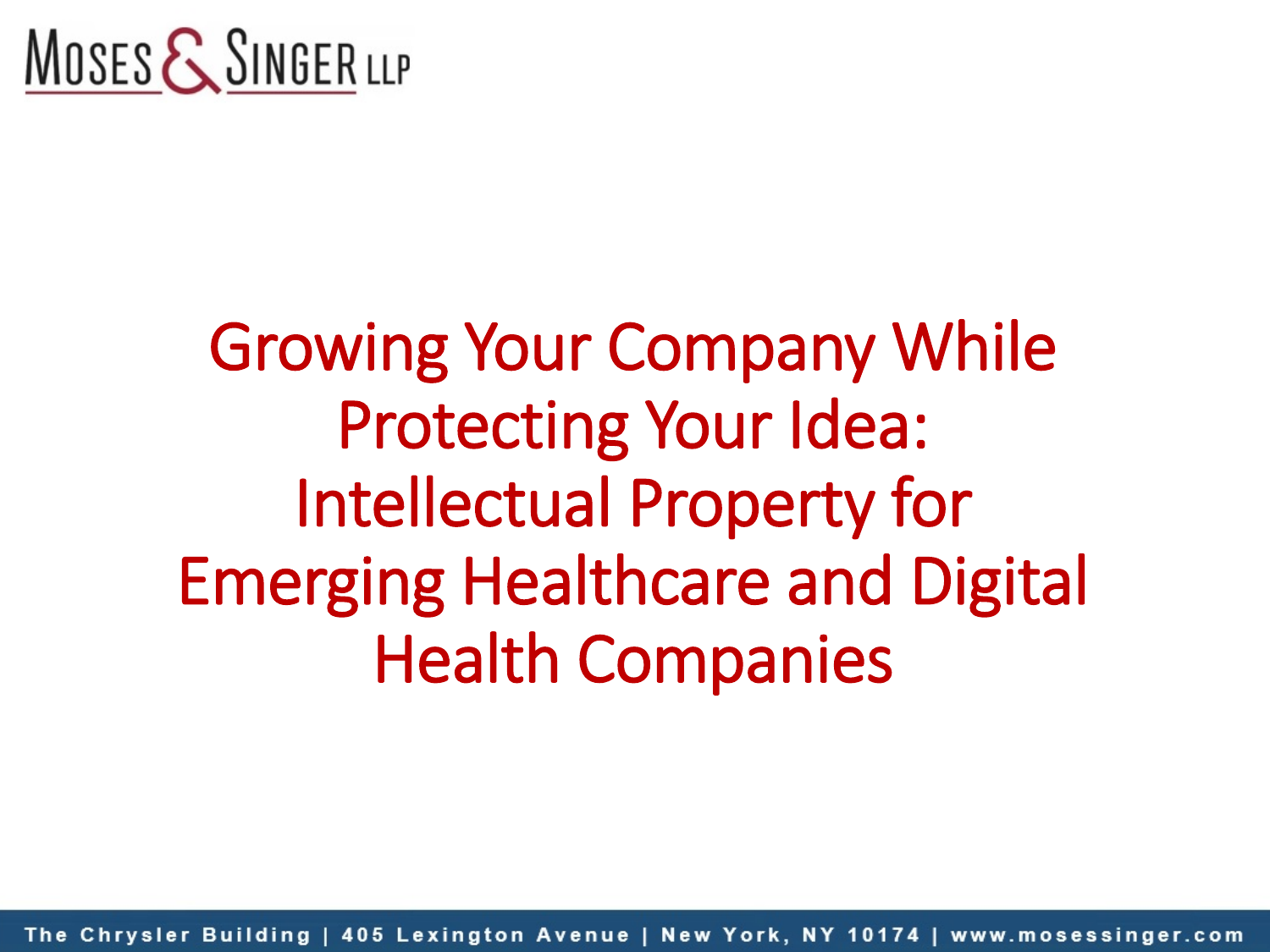### **Patents for Emerging Companies**

#### **Basics**

- Role of patents—Prevent competition.
- "First inventor to file" system.
- Keep things confidential.
	- Consider NDAs; limited presentations
	- 1 year grace period
- Patent parts
	- Specification v. claims.
- Design versus Utility Patents.
- Provisional v. Non-provisional
- What do I need to put in my patent application?

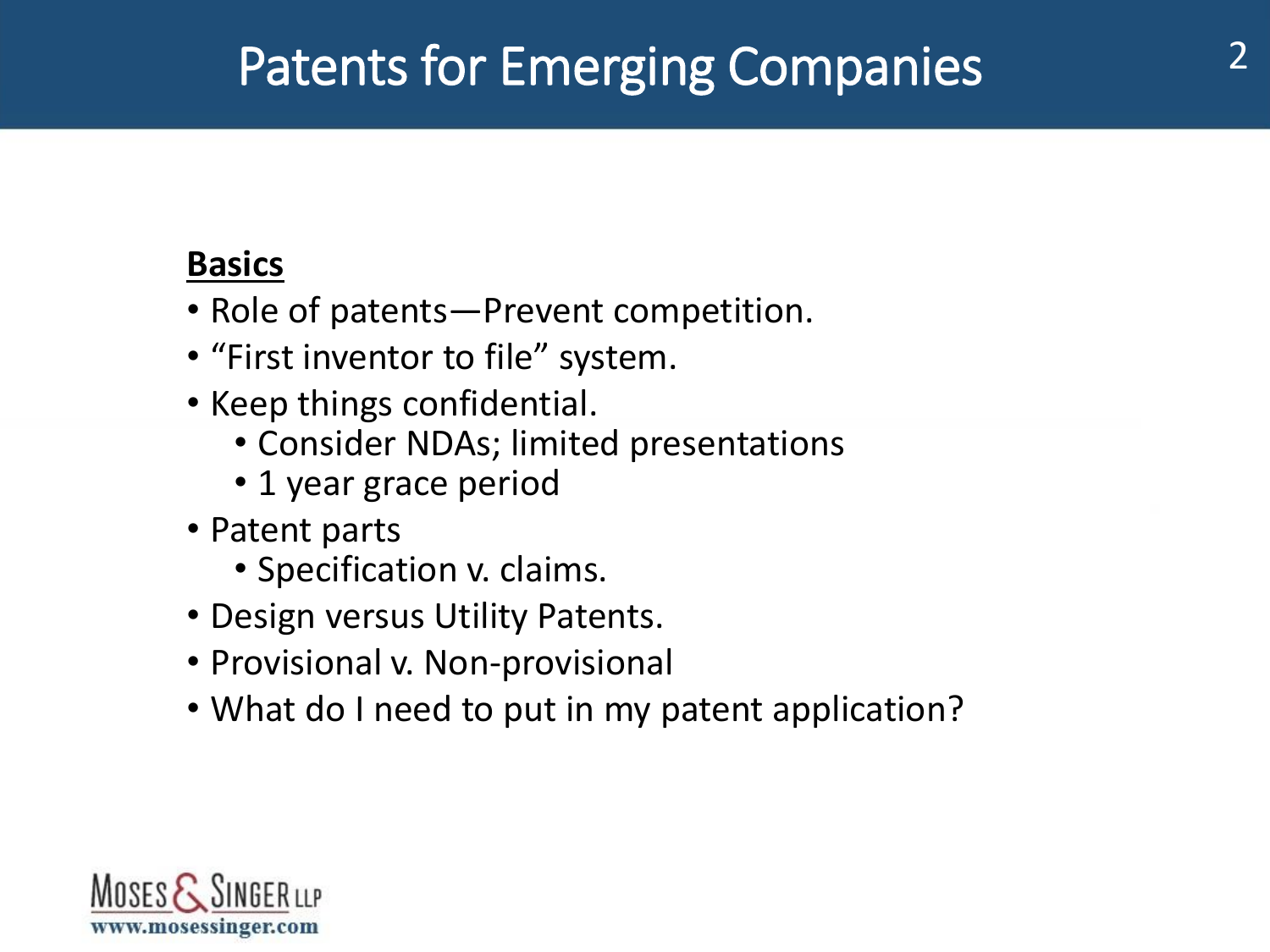### Patents for Emerging Companies  $3^3$

### **Strategic Considerations**

- Patentability search v. Freedom to Operate ("FTO").
	- Prior Art
- US v. International.
- Cost considerations.
- Tech transfer considerations
	- Who owns it?
	- License v. ownership.
	- Licensing terms.

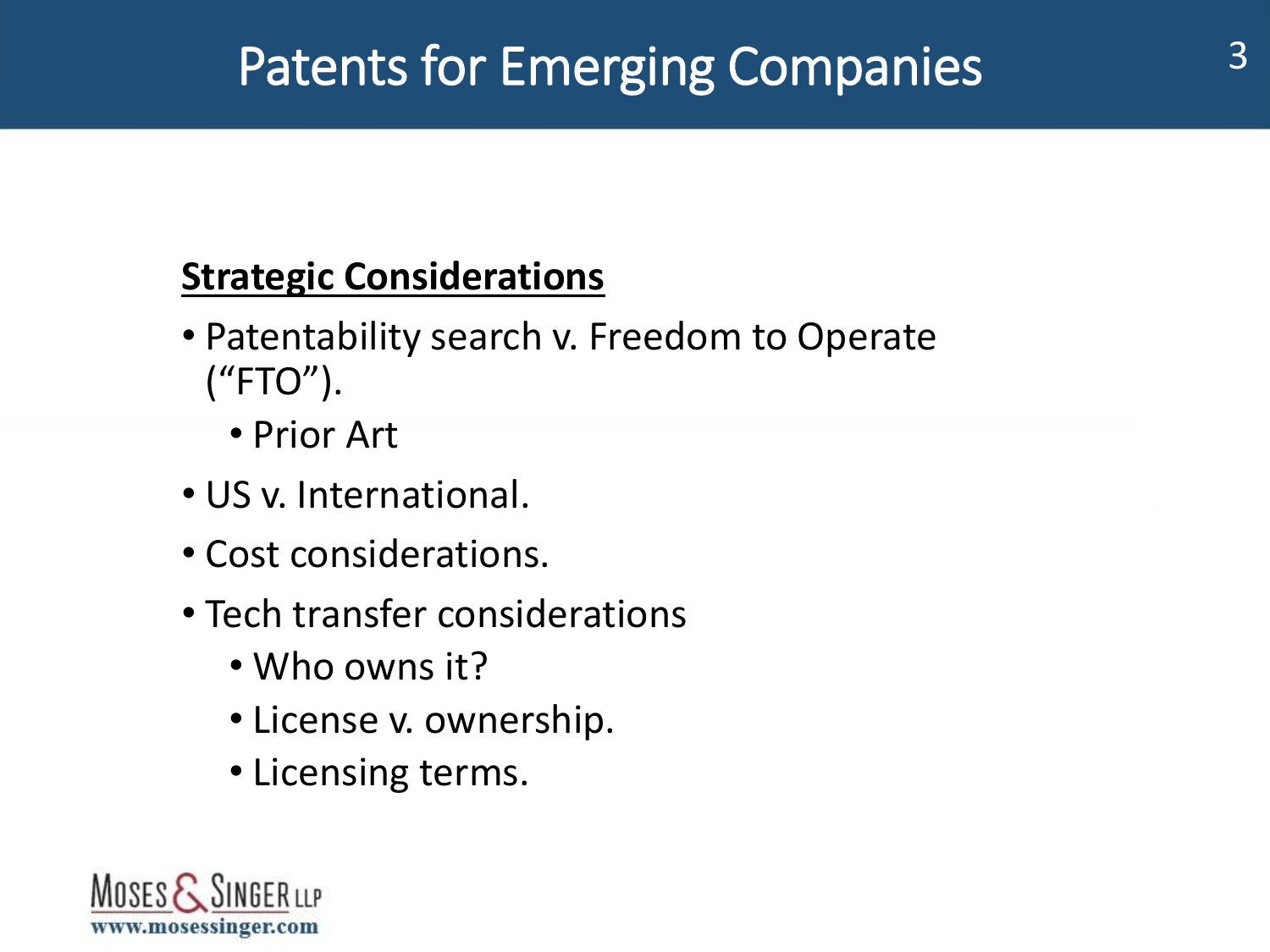### Patents for Emerging Companies **4 market 10**

### **Healthcare and Digital Health Considerations**

- Do I need it?
	- Patent applications become public at a certain point.
- Can I patent AI?
	- Software and code.
	- Algorithm—Method v. product v. process.
- Do I need proof that my product works?
	- Utility=useful.
	- Limitations without it.

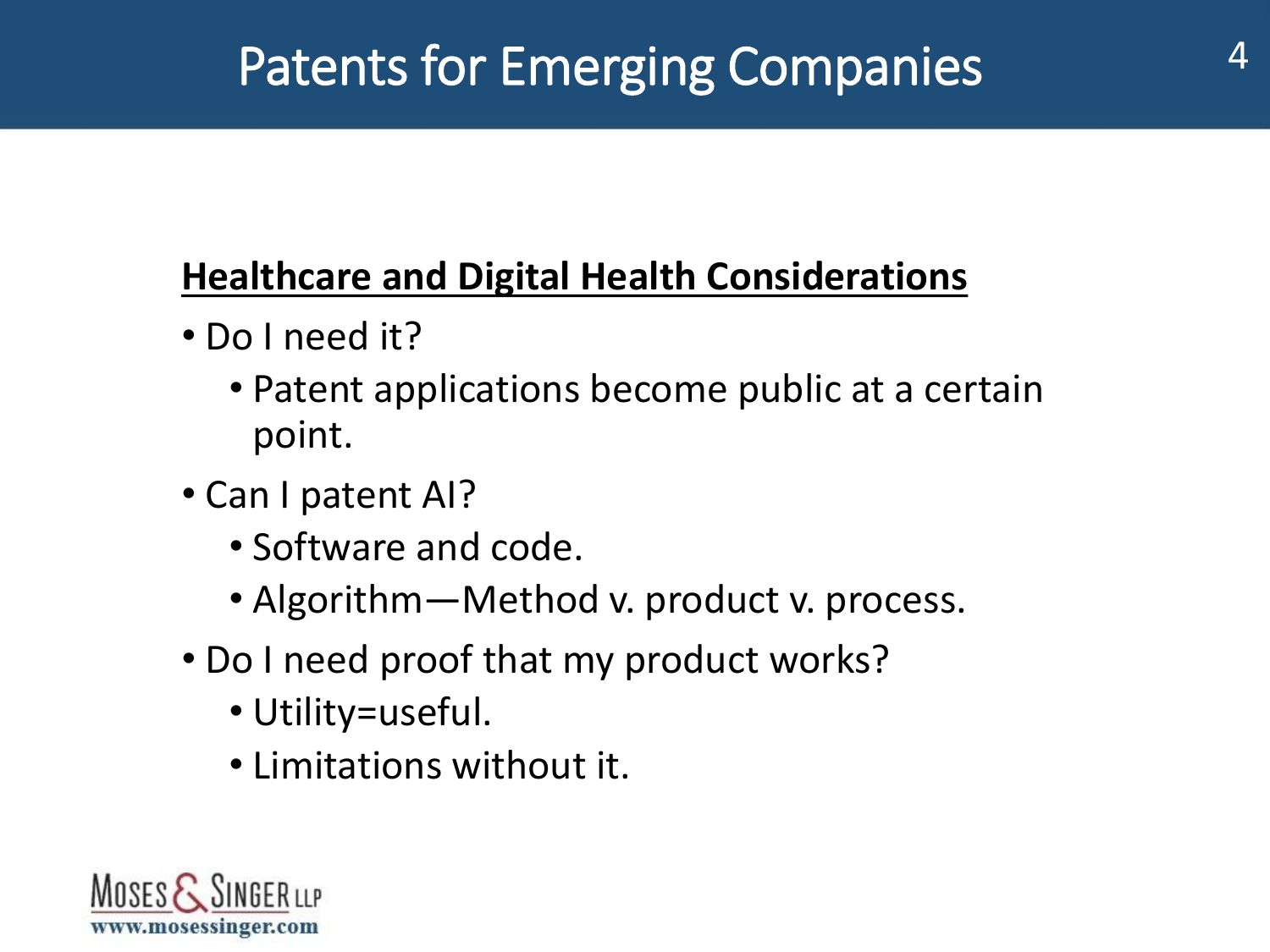### Patents for Emerging Companies **5**

• Understanding the patent life cycle



• What is a patent infringement & how to avoid it.

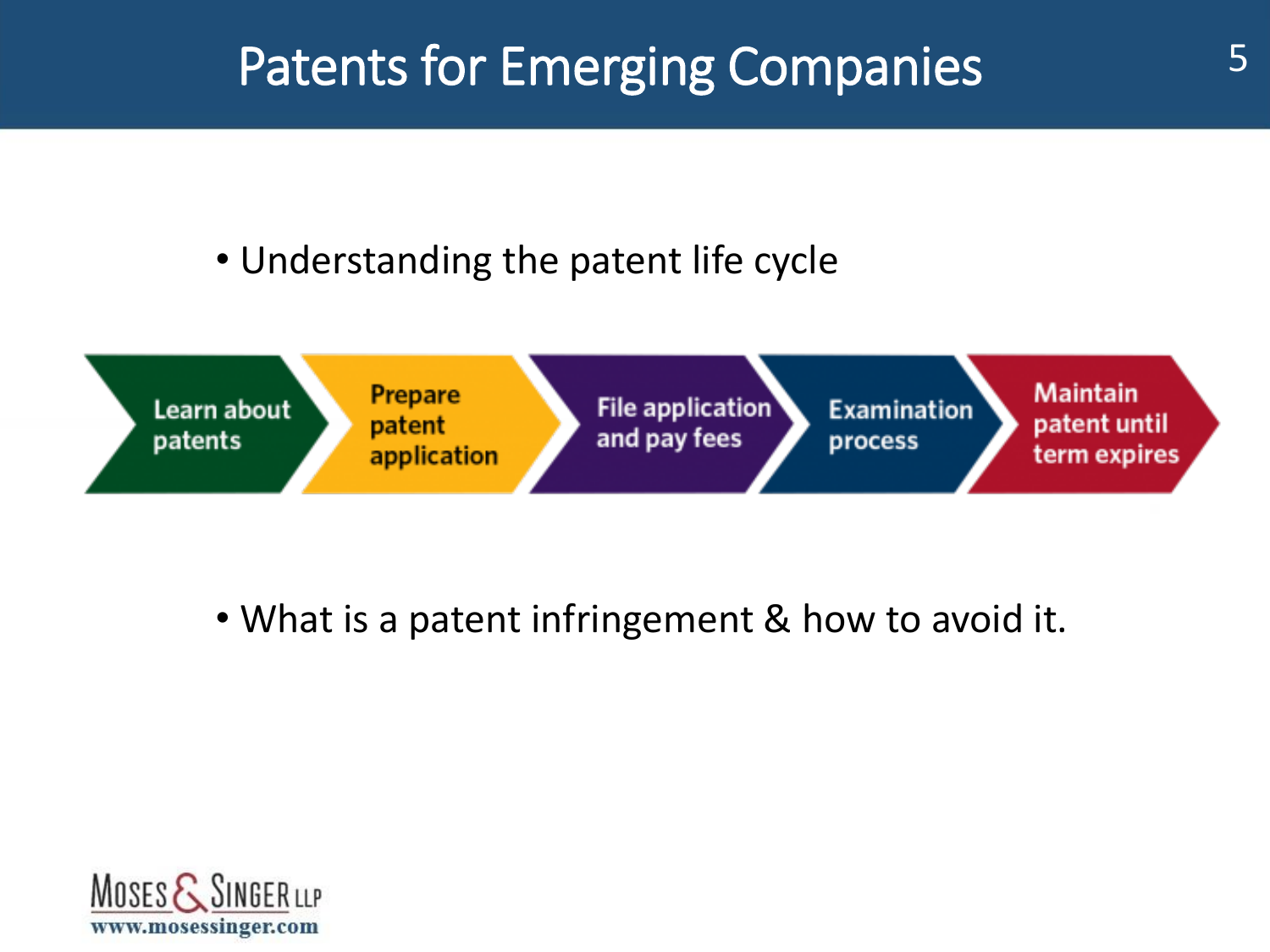## Shhhhh....

#### Don't tell anyone.

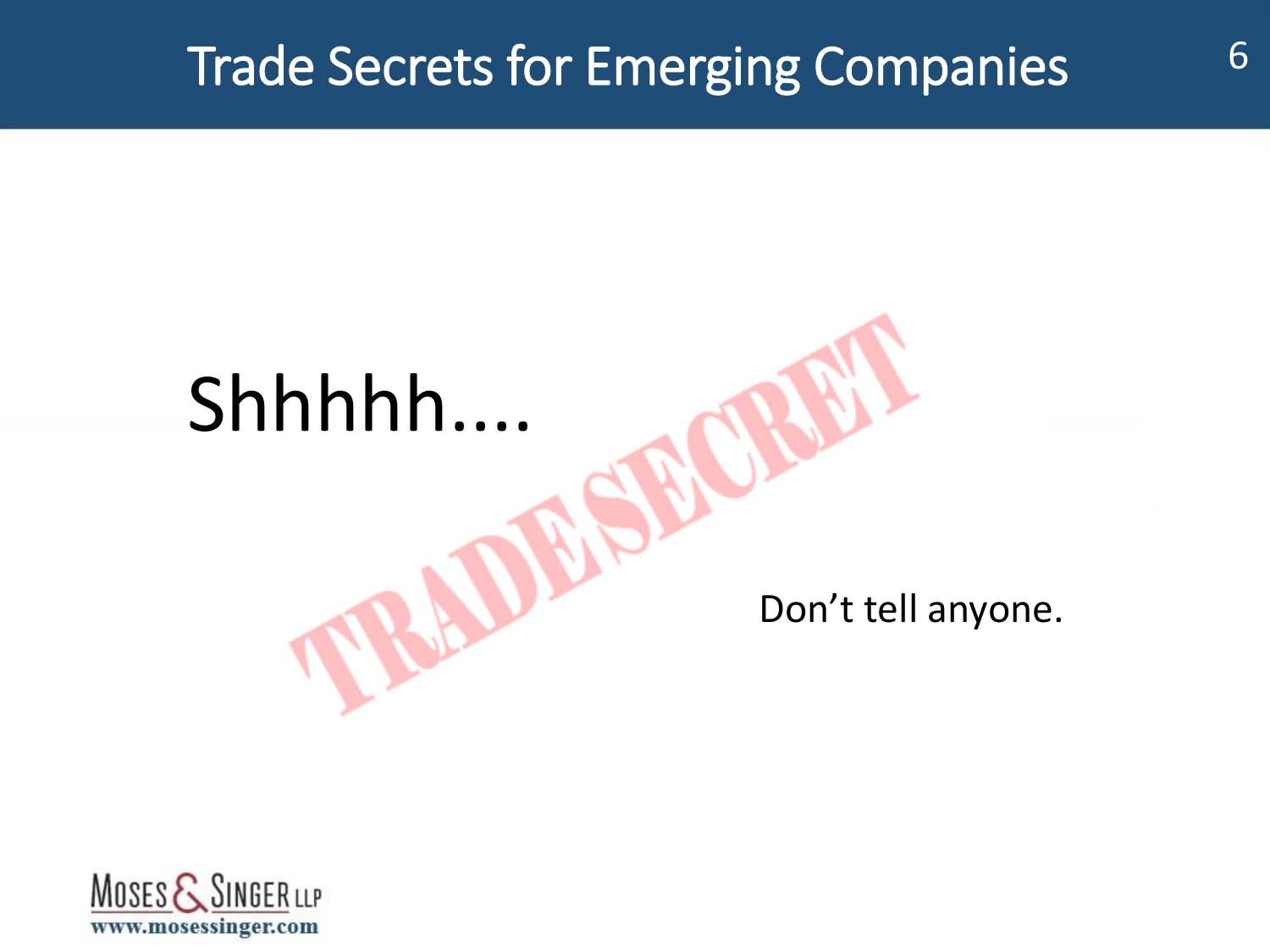- Examples of trade secrets:
	- $\checkmark$  product formulas, recipes
	- $\checkmark$  algorithms
	- $\checkmark$  data compilations
	- $\checkmark$  research data
	- $\checkmark$  blueprints, plans
	- $\checkmark$  know-how
	- $\checkmark$  inventions
	- $\checkmark$  business techniques
	- $\checkmark$  financial information, profit and loss data
	- $\checkmark$  sales and marketing data, strategies
	- $\checkmark$  customer lists
	- $\checkmark$  inventions

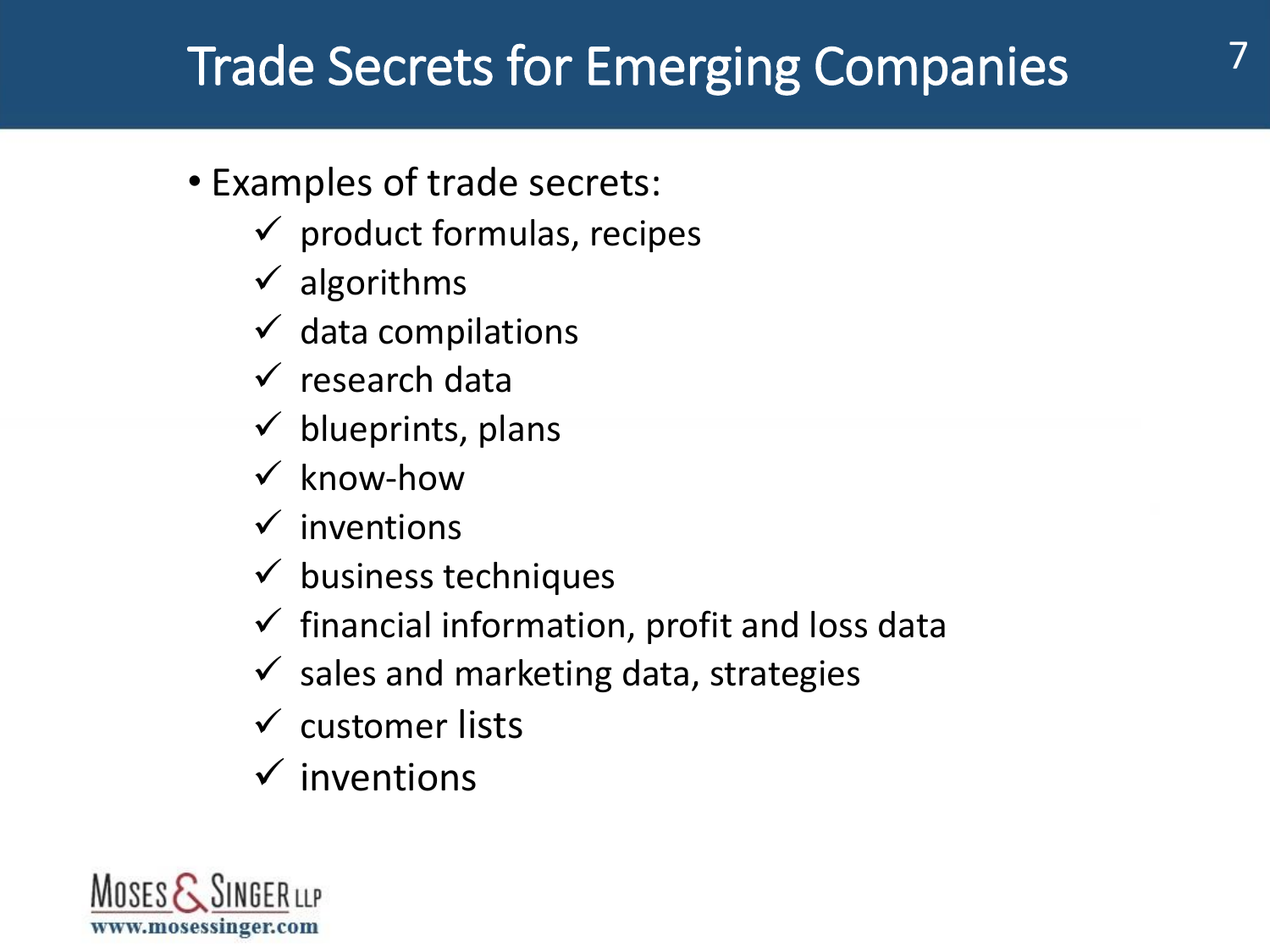#### $\overline{\phantom{a}}$ • State law protection:

- 49 states, DC, PR and VI have adopted versions of the Uniform Trade Secrets Act (UTSA)
	- Applies to: "information, including a formula, pattern, compilation, program, device, method, technique, or process that (i) derives independent economic value, actual or potential, from not being generally known to, and not being readily ascertainable by proper means by, other persons who can obtain economic value from its disclosure or use; and (ii) is the subject of efforts that are reasonable under the circumstances to maintain its secrecy."
- New York relies on common law

#### • Federal law—Economic Espionage Act (1996) & Defend Trade Secrets Act (2016)

• Applies to: "all forms and types of financial, business, scientific, technical, economic, or engineering information, including patterns, plans, compilations, program devices, formulas, designs, prototypes, methods, techniques, processes, procedures, programs, or codes, whether tangible or intangible, and whether or how stored, compiled, or memorialized physically, electronically, graphically, photographically, or in writing – if (A) the owner thereof has taken reasonable measures to keep such information secret; and (B) the information derives independent economic value, actual or potential, from not being generally known to, and not being readily ascertainable through proper means by, another person who can obtain economic value from the disclosure or use of the information."

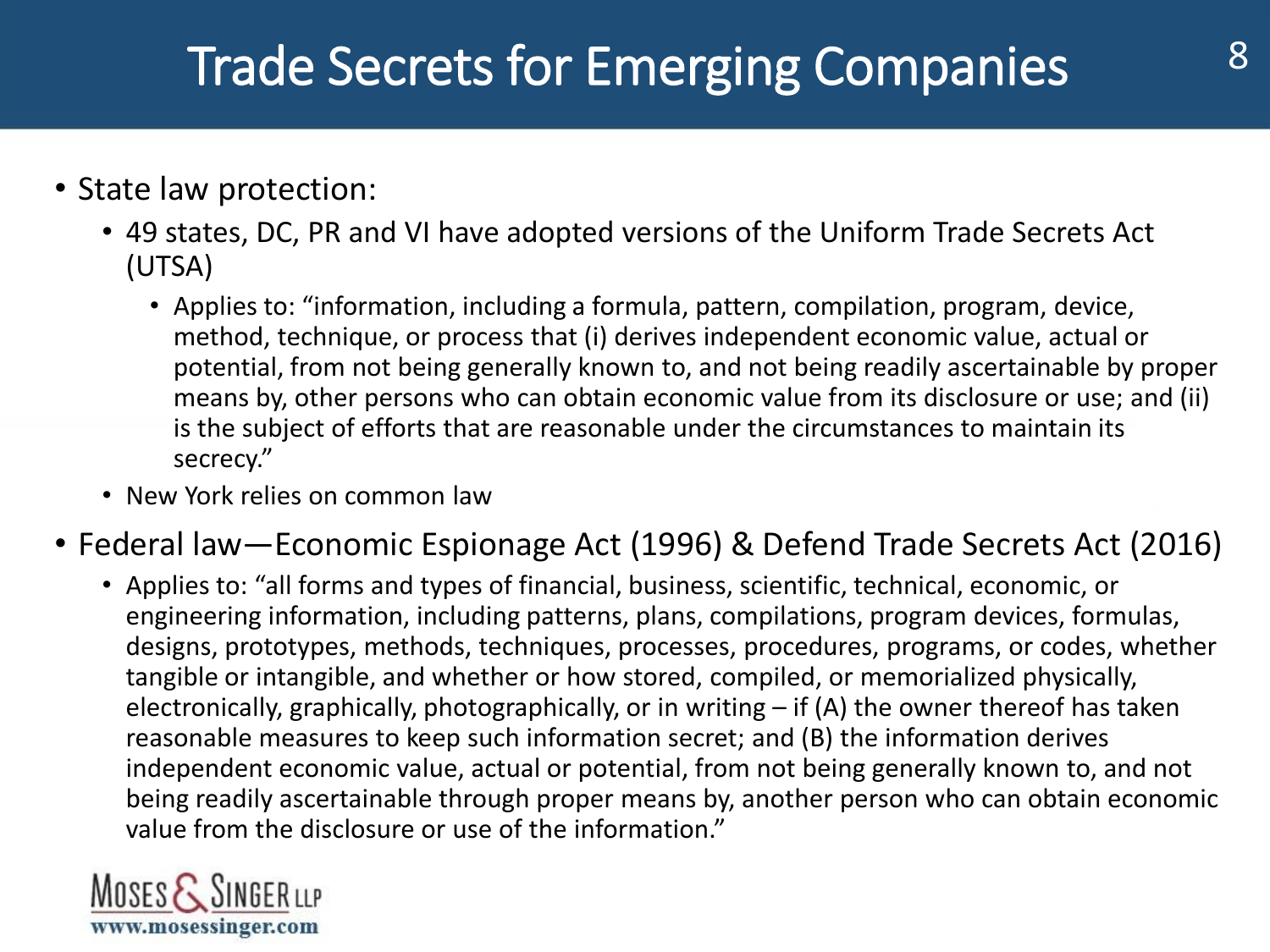### Trade Secrets for Emerging Companies 318 and 19

#### Construction is experienced and the emergency of  $\mathbb{R}^n$ • Trade secrets vs. patents

|                            | <b>Trade Secrets</b>                                                                                                                                                                                     | <b>Patents</b>                                                                                                                                                                                          |
|----------------------------|----------------------------------------------------------------------------------------------------------------------------------------------------------------------------------------------------------|---------------------------------------------------------------------------------------------------------------------------------------------------------------------------------------------------------|
| <b>Governing Law</b>       | State law-Uniform Trade Secrets Act (UTSA) adopted<br>by 49 states, DC, PR and US Virgin Islands with<br>variations (but not NY)                                                                         | Patent Act of 1954<br>(35 U.S.C. § 101 et seq.)                                                                                                                                                         |
| <b>Source of Authority</b> | Common law, as recognized by U.S. Supreme Court;<br>state statute                                                                                                                                        | U.S. Constitution, art. I, § 8, cl. 8                                                                                                                                                                   |
| <b>Jurisdiction</b>        | Exclusively state for civil actions, absent diversity<br>jurisdiction; federal for criminal violations (EEA)                                                                                             | <b>Exclusively federal</b>                                                                                                                                                                              |
| <b>Regulatory Agency</b>   | None                                                                                                                                                                                                     | U.S. Patent Office (PTO)                                                                                                                                                                                |
| <b>Scope</b>               | Information that "derives independent economic<br>value from not being generally known" and "is the<br>subject of efforts that are reasonable under the<br>circumstances to maintain its secrecy" (USTA) | "any new and useful process, machine, manufacture,<br>or composition of matter, or any new and useful<br>improvement thereof" (35 U.S.C. § 101)                                                         |
| <b>Key Element</b>         | Secrecy/Confidentiality                                                                                                                                                                                  | Invention                                                                                                                                                                                               |
| <b>How Obtained</b>        | Business practices to maintain and protect<br>confidentiality                                                                                                                                            | Application; only effective when issued                                                                                                                                                                 |
| <b>Duration</b>            | Infinite, as long as valuable and kept<br>secret/confidential                                                                                                                                            | If filed after 6/8/95, for plant and utility patents, 20<br>years from filing                                                                                                                           |
| <b>Protection Against</b>  | Misappropriation: obtaining someone's trade secret<br>through "improper means"; unauthorized disclosure<br>and/or use of another's secret                                                                | Infringement: make, use or sell same or equivalent<br>device or process as the patented invention; also<br>importation of products made by infringing process<br>$(ITC)$ -gives right to exclude others |
| <b>Cost</b>                | No fees; only administrative costs for establishing<br>and enforcing internal procedures                                                                                                                 | \$30,000-50,000 per country                                                                                                                                                                             |
| <b>Time to Get</b>         | As long as it takes to establish and maintain internal<br>procedures                                                                                                                                     | 1-3 years, on average                                                                                                                                                                                   |

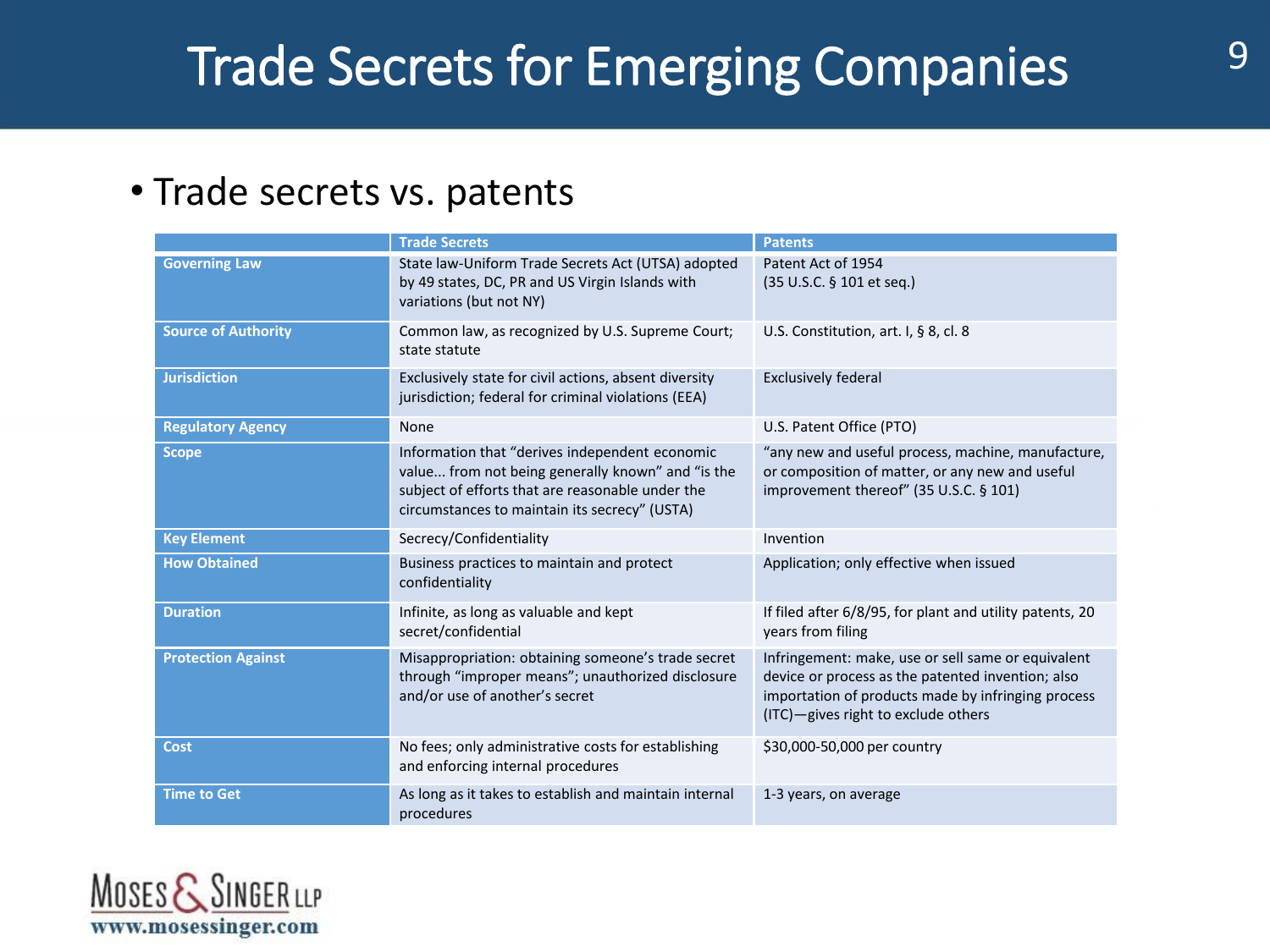- Considering trade secret protection:
	- 1) Can what you are seeking to protect be patented?
	- 2) Must it be disclosed?
	- 3) Could a competitor come up with the same?
	- 4) How long do you need protection?
	- 5) At what stage is the company in developing?

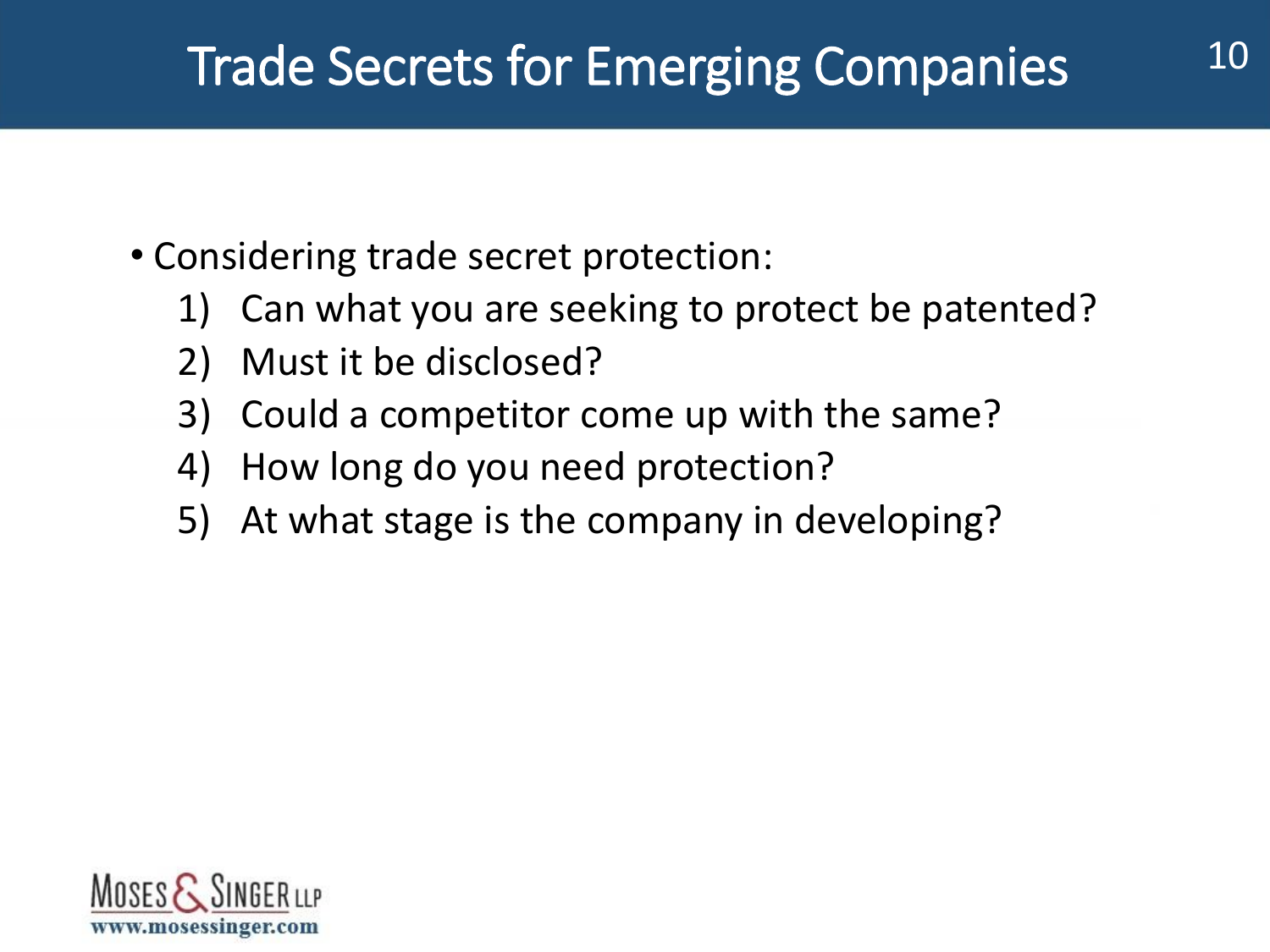- Protecting your trade secrets:
	- 1) Exercise due diligence when hiring
	- 2) Use warning labels
	- 3) Develop a plan for terminating or restricting access
- Contracts:
	- 1) Employment agreements
	- 2) Agreements with third parties with access to the information
	- 3) Non-disclosure agreements (NDAs)
	- 4) Letters of intent
	- 5) Purchase and sale agreements
- Other measures:
	- 1) Internal policies and procedures
	- 2) Appropriate security
	- 3) Compliance monitoring

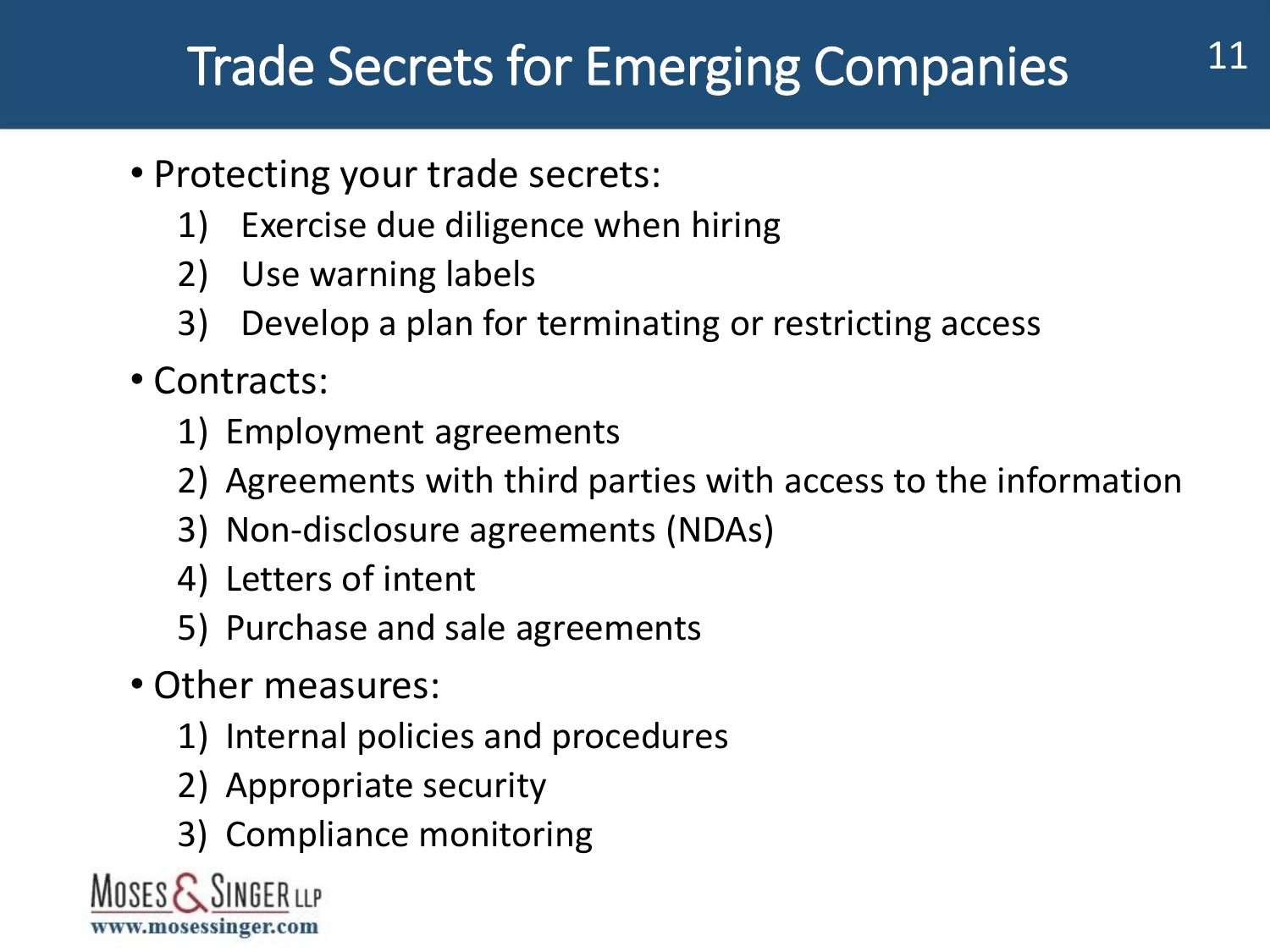## Copyright for Emerging Companies 212

- Key difference between copyright and patents and trademarks.
- Scope of copyright coverage.
- Why use copyright notices?
- Why register copyrights in the U.S. Copyright Office?
	- Burden of shifting and presumptions.
	- Time periods for registration
- When the work made for hire rule does not apply and what to do about it.
	- Work for hire rules are different in other countries.
- Why record copyright assignments and licenses?

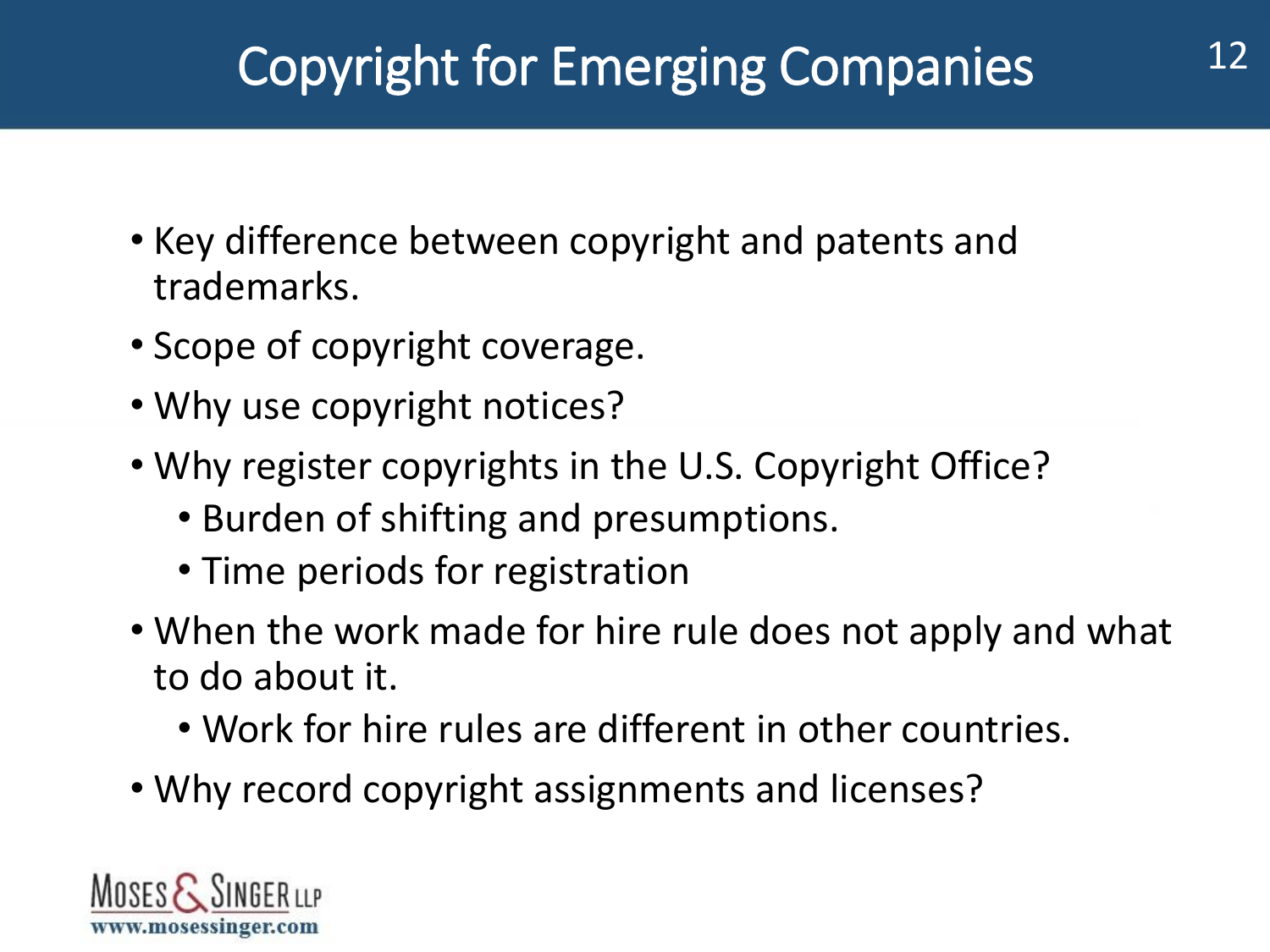## Copyright for Emerging Companies 13

- Key advantage of registration and recordation is to protect the company when its own employees leave for a competitor.
- What must be established to prove copyright infringement?
	- What are defenses to infringement?
	- Defenses compared to defenses for patent infringement.
	- What are "clean rooms?"

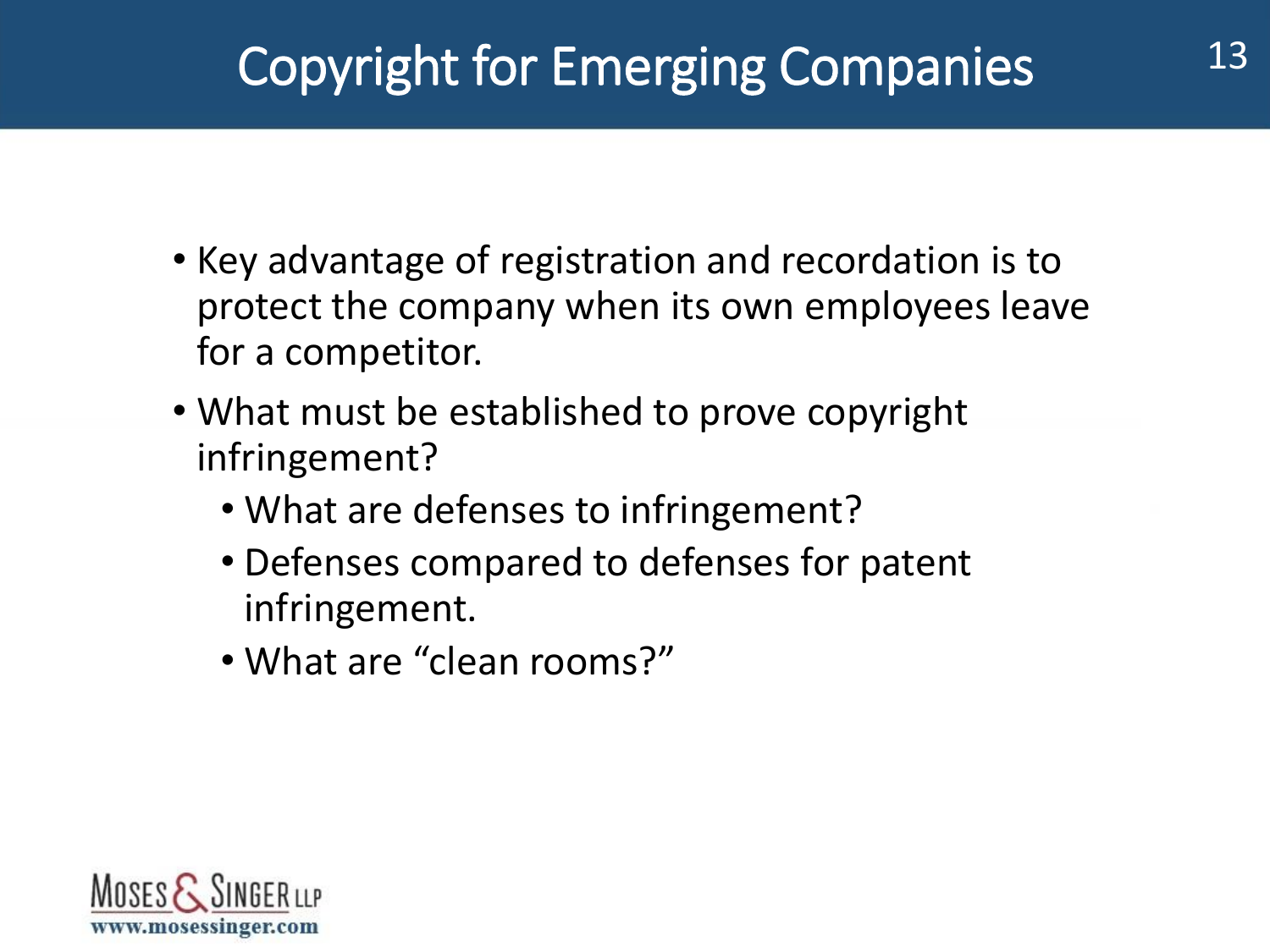## Copyright for Emerging Companies 14

- What does case law require for an effective grant of a copyright license?
- What is the effect of granting a perpetual copyright license?
- What is the effect of prohibiting reverse engineering?
- Open source licenses are still copyright licenses.
	- Permissive licenses vs. "copyleft" licenses.
	- IP risk of some copyleft open source licenses.

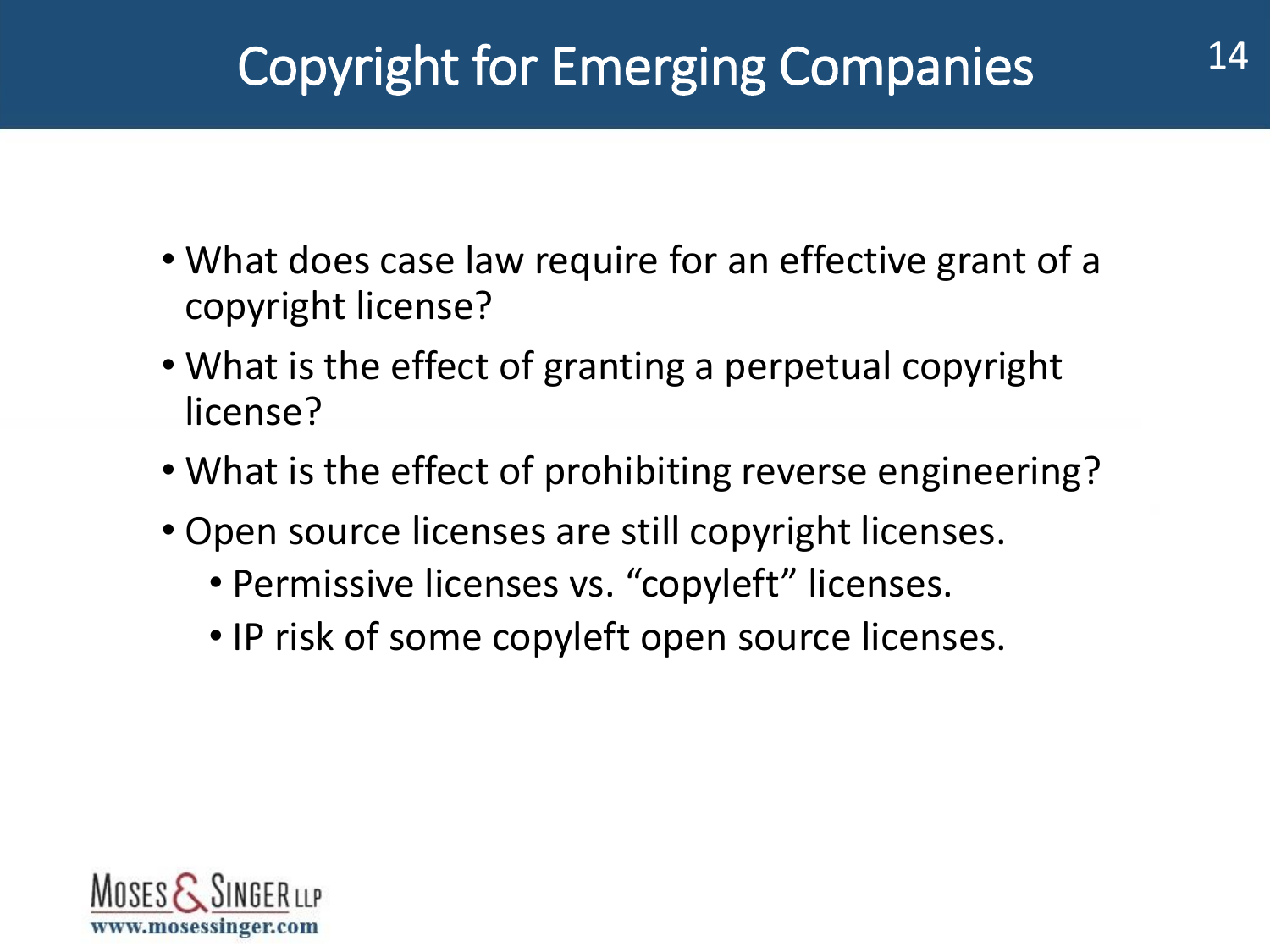### <sup>15</sup> Trademarks for Emerging Companies

- What are Trademarks?
- Scope of trademark protection.
- Key differences between trademark and patents.
- Benefits of trademarks.
- "TM" and "SM" symbol compared to the use of the registered marks<sup>®</sup>.
- Classification of trademarks—Strong, Acceptable, and Unacceptable.

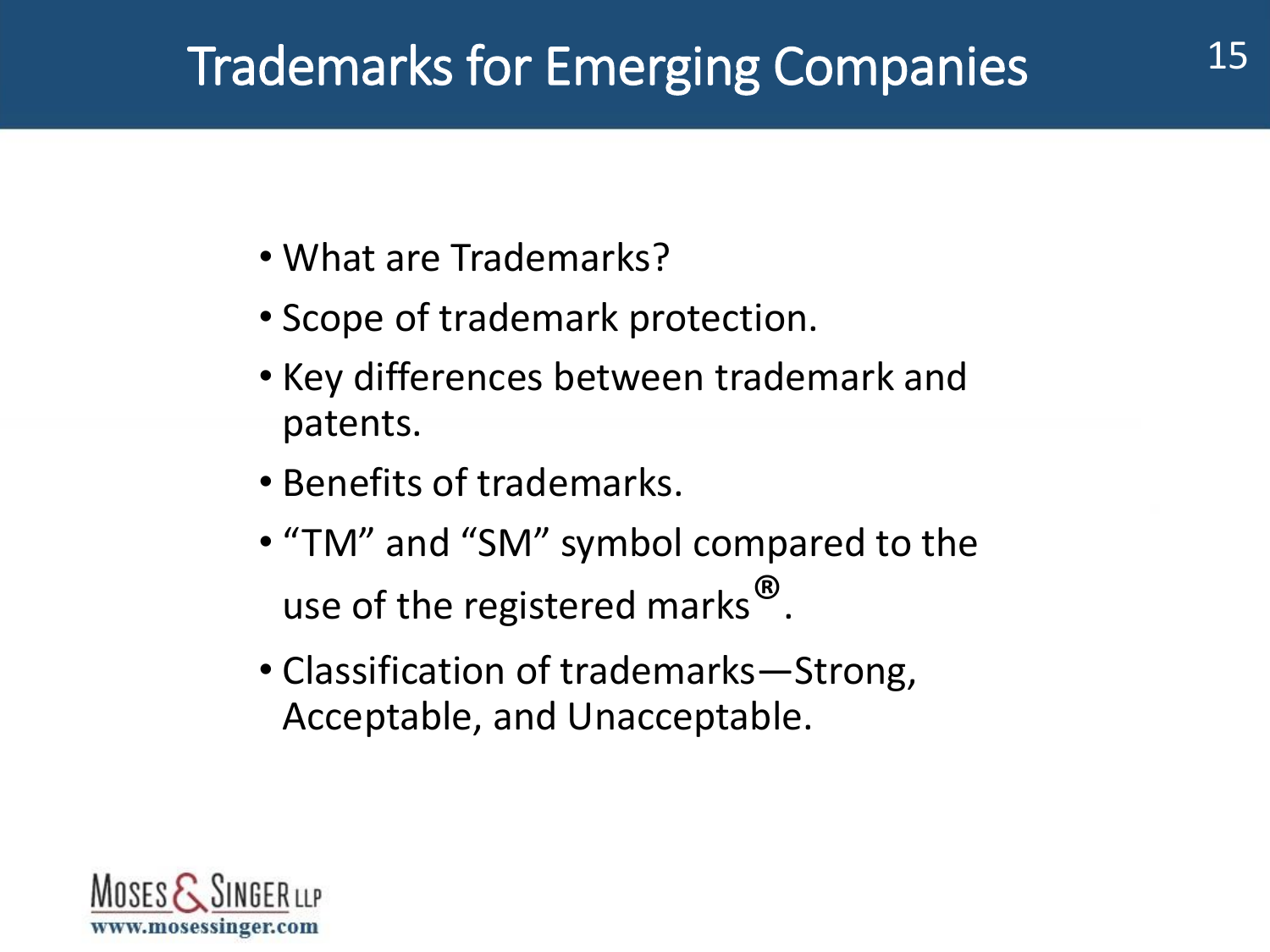### Trademarks for Emerging Companies 16

- Protecting the trademarks:
	- 1) Evaluate your services offered.
	- 2) Identify product categories. Software and Application (Class 9) Pharmaceutical (Class 5) Medical Equipment (Class 10) Digital Services and SAAS (Class 42) Medical Services (Class 44) Personal and Social Services (Class 45)
	- 3) Apply for trademark registration.
	- 4) Monitor your trademark.

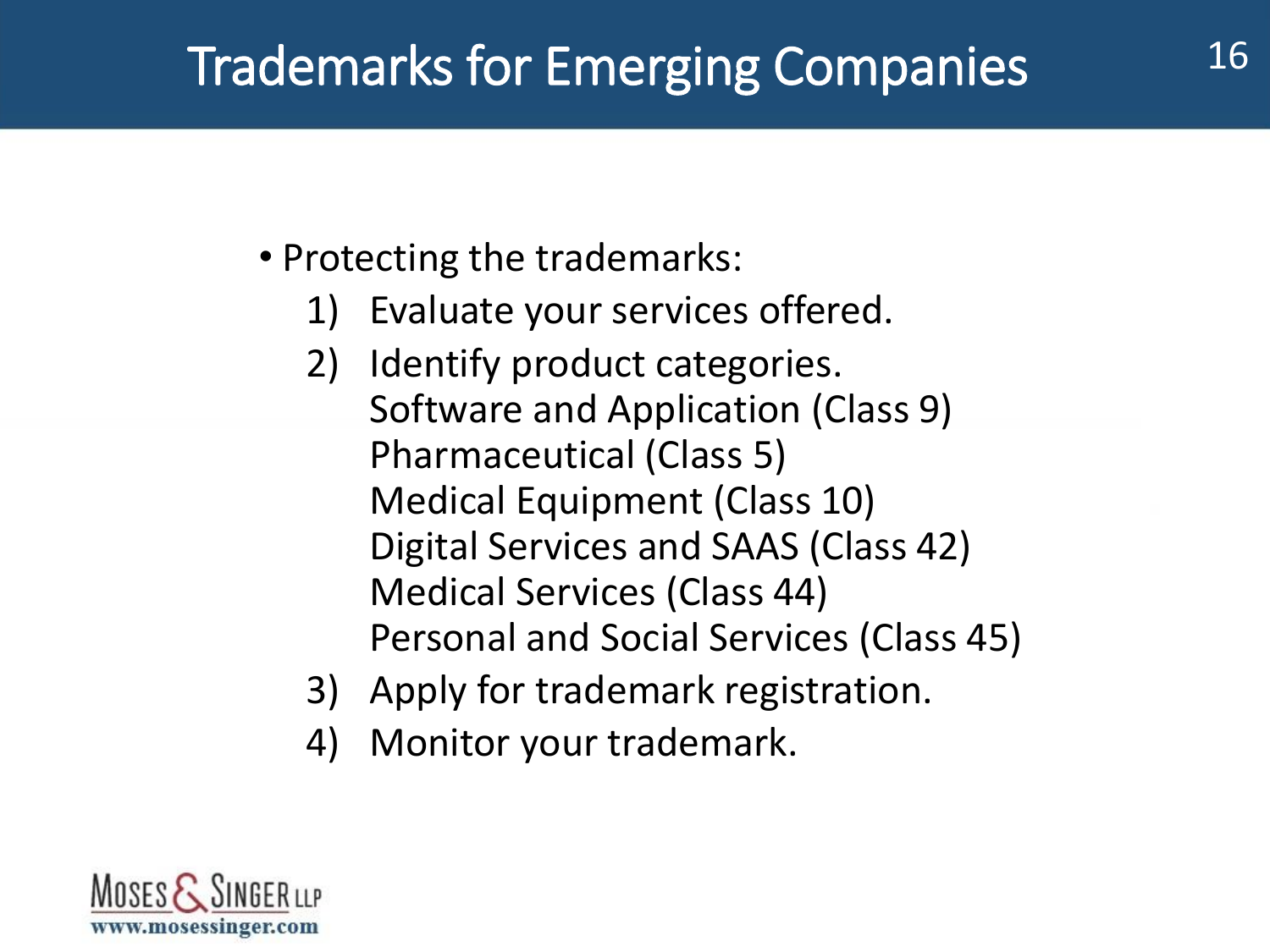### Trademarks for Emerging Companies  $17$



- Trademark registration process
- Benefits of registering TMs.
- Importance of clearing and registering key trademarks.